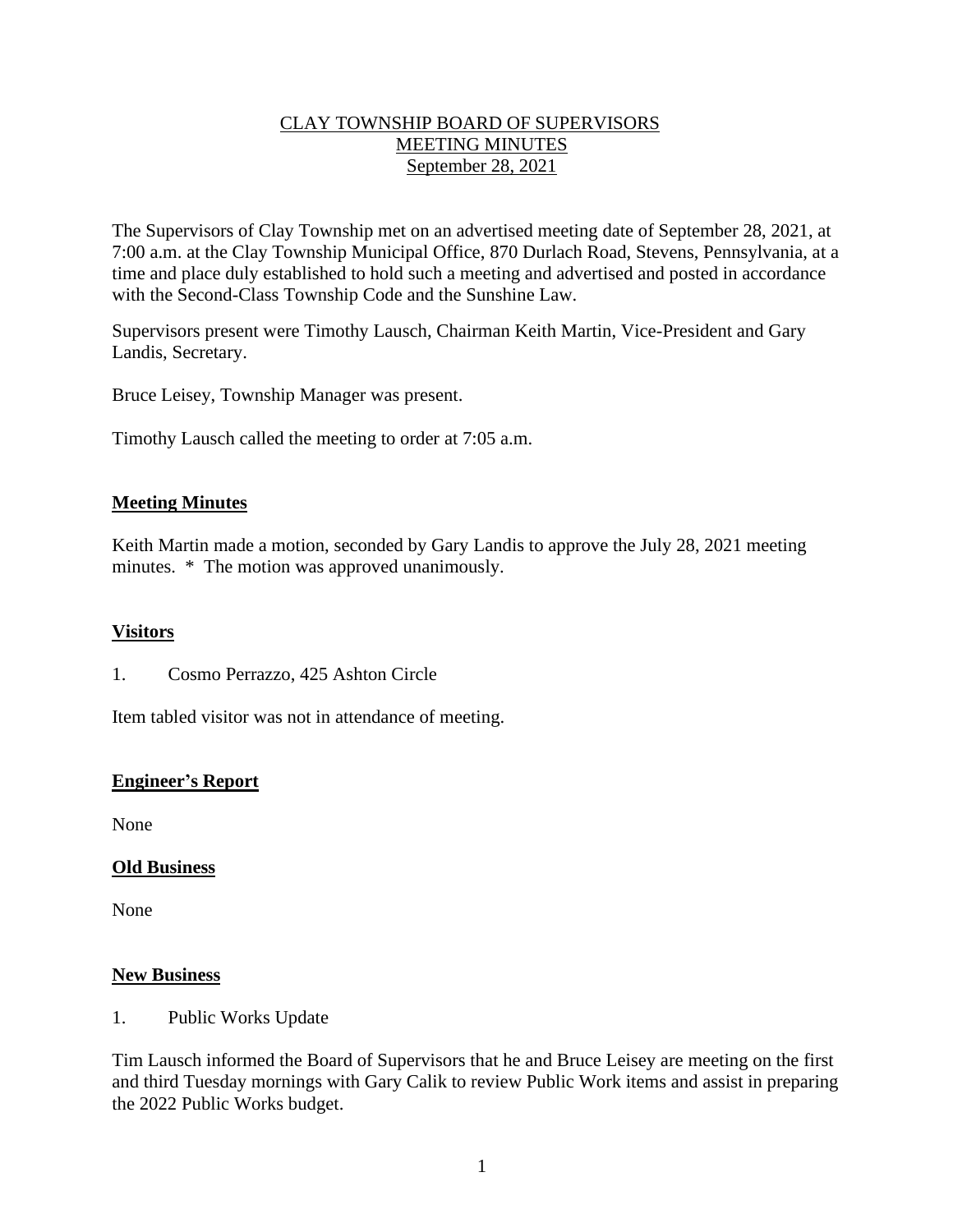# 2. Manager Update

This item was table until next meeting.

3. Discussion and Decision on Purchase of Snowplow for 2016 Ford Utility Truck

After, discussion the Board of Supervisors decided not to purchase the snowplow at this time.

4. Discussion and Decision on Submission of Application of Multi Modal Transportation **Grant** 

After review, Gary Landis made a motion, seconded by Keith Martin to authorize Township Staff to process application for grant to improve the intersection at Rt 322, Woodcorner Road and Durlach Road. \* The motion was unanimously approved.

5. Approve Resolution #092821 to Destroy Municipal Records.

Keith Martin made a motion, seconded by Gary Landis to approve Resolution # 092821 destruction of the Township records as listed in the resolution. \* The motion was unanimously approved.

6. Execute Agreement for Merger of Parcels with Furnace Hills Retreat

Gary Landis made a motion, seconded by Keith Martin to execute the agreement between Clay Township and Furnace Hills Retreat to consider the six (6) tracts designated on the Agreement as one parcel qualifying for a 3,000-sf stormwater management exemption and a 9,000-sf stormwater management small project and the six  $(6)$  tracts be considered one  $(1)$  tract/parcel of land pursuant to Section 315 of the Clay Township Subdivision Land Development Ordinance. \* The motion was unanimously approved.

7. Approve and Execute MS4 Annual Report

Bruce Leisey reviewed the MS4 Annual Report with the Board of Supervisors.

Keith Martin made a motion, seconded by Gary Landis to approve and execute the MS4 Annual Report. \* The motion was unanimously approved.

8. Request to Host County Commissioners Meeting on June 15, 2022